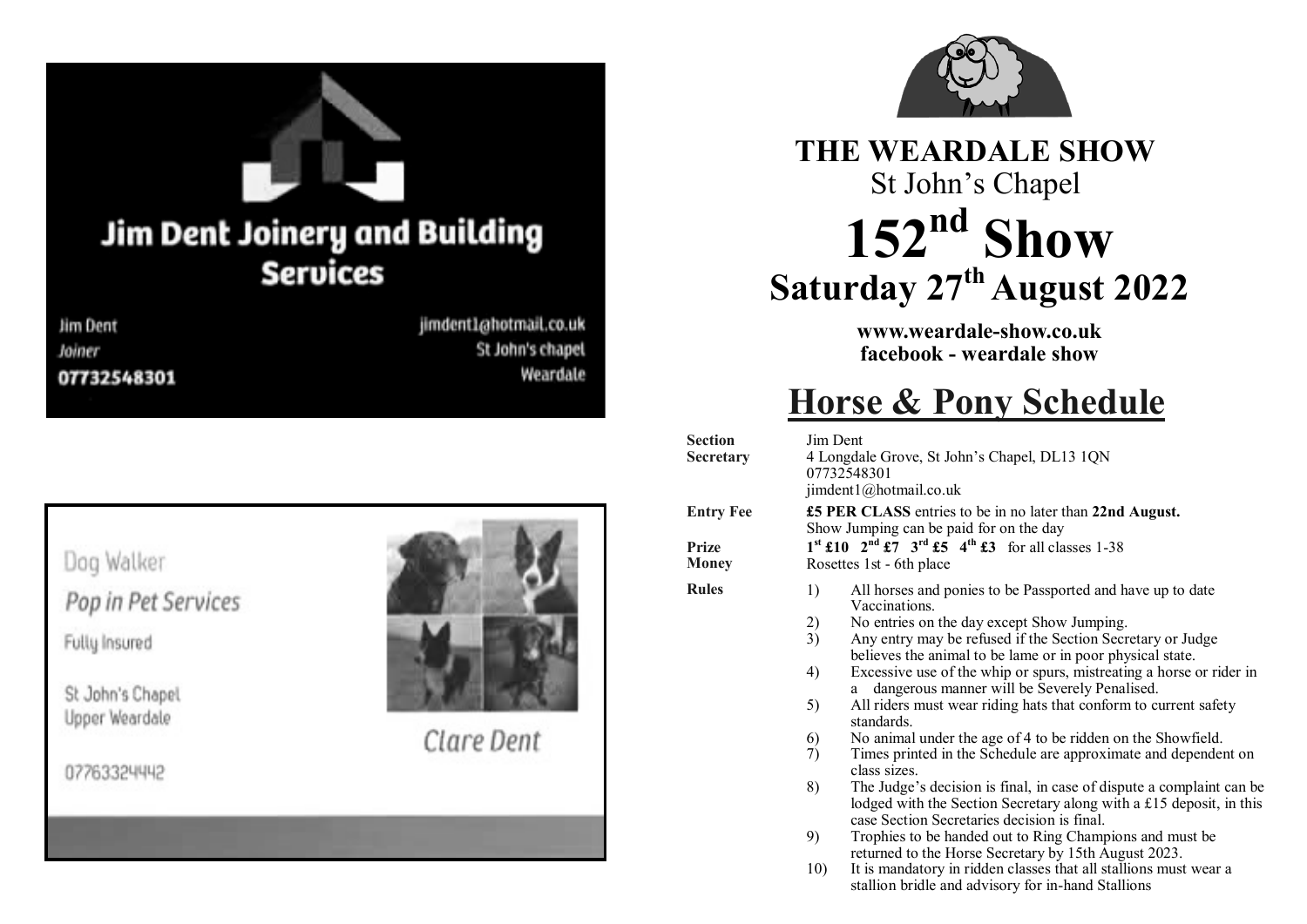#### Paul Dobson Photography will be on the field. Photos will be uploaded on Paul Dobson Facebook page.

## **UNDER 16'S (RING 1)**

| <b>Start Time</b> | $8.30$ am                                                       |
|-------------------|-----------------------------------------------------------------|
| Judge             | Denise Louise Smith                                             |
| Sponsored by      | <b>Jim DENT Joinery and Building Services</b>                   |
| Class 1           | Tack and Turn Out                                               |
| Class 2           | Lead Rein                                                       |
| Class 3           | Best Combination (in hand or ridden)                            |
| Class 4           | Prettiest Pony (in hand or ridden)                              |
| Class 5           | Pony the Judge would most like to take home (in hand or ridden) |
| Class 6           | Fancy Dress (in hand or ridden)                                 |

Any one placed  $1<sup>st</sup>$  in the under 16's ring can go forward to Ring Championship. **Ring Champion £25 Reserve £10**

Ring Champion to go forward for the Supreme Championship at the end of the day in Ring 1.

#### **IN HAND CLASSES (RING 2)**

| <b>Start Time</b>  | 8.30am                                              |
|--------------------|-----------------------------------------------------|
| Judge              | Erica Cater                                         |
| Sponsored by       | <b>Clare DENT Dog Walking and Training Services</b> |
| Class <sub>7</sub> | Hunting Horse                                       |
| Class 8            | Sports Horse                                        |
| Class 9            | <b>Retrained Racehorse</b>                          |
| Class 10           | Coloured                                            |
| Class 11           | Cob                                                 |
| Class 12           | Mountain and Moorland                               |
| Class 13           | Veteran 15 years and over                           |
| Class 14           | <b>Best Condition</b>                               |
| Class 15           | Young Stock 3 years and under                       |

Any one placed 1st in the in-hand Ring can go forward to Ring Championship **Ring Champion £25 Reserve £10**

Ring Champion to go forward for the Supreme Championship at the end of the day in Ring 1

### **CLEAR ROUND (RING 3)**

|  | <b>Start Time</b>   NOT to start before 1pm |
|--|---------------------------------------------|
|--|---------------------------------------------|

**Entry** £2

**Kindly Sponsored by Clare DENT Dog Walking and Training Services**

### **SHOW JUMPING (RING 3)**

| <b>Start Time</b> | Mid afternoon                                                                 |
|-------------------|-------------------------------------------------------------------------------|
| <b>Entry</b>      | £5 in advance, $£7$ on the day                                                |
| Class 34          | Cross Poles                                                                   |
| Class 35          | 50cm                                                                          |
| Class 36          | 60cm                                                                          |
| Class 37          | 70cm                                                                          |
| Class 38          | Old Stone Vets Chase me Charlie (£25 to the winner and Old Stone Vets<br>Cup) |

**Ring Sponsored by Jim DENT Joinery and Building Services**